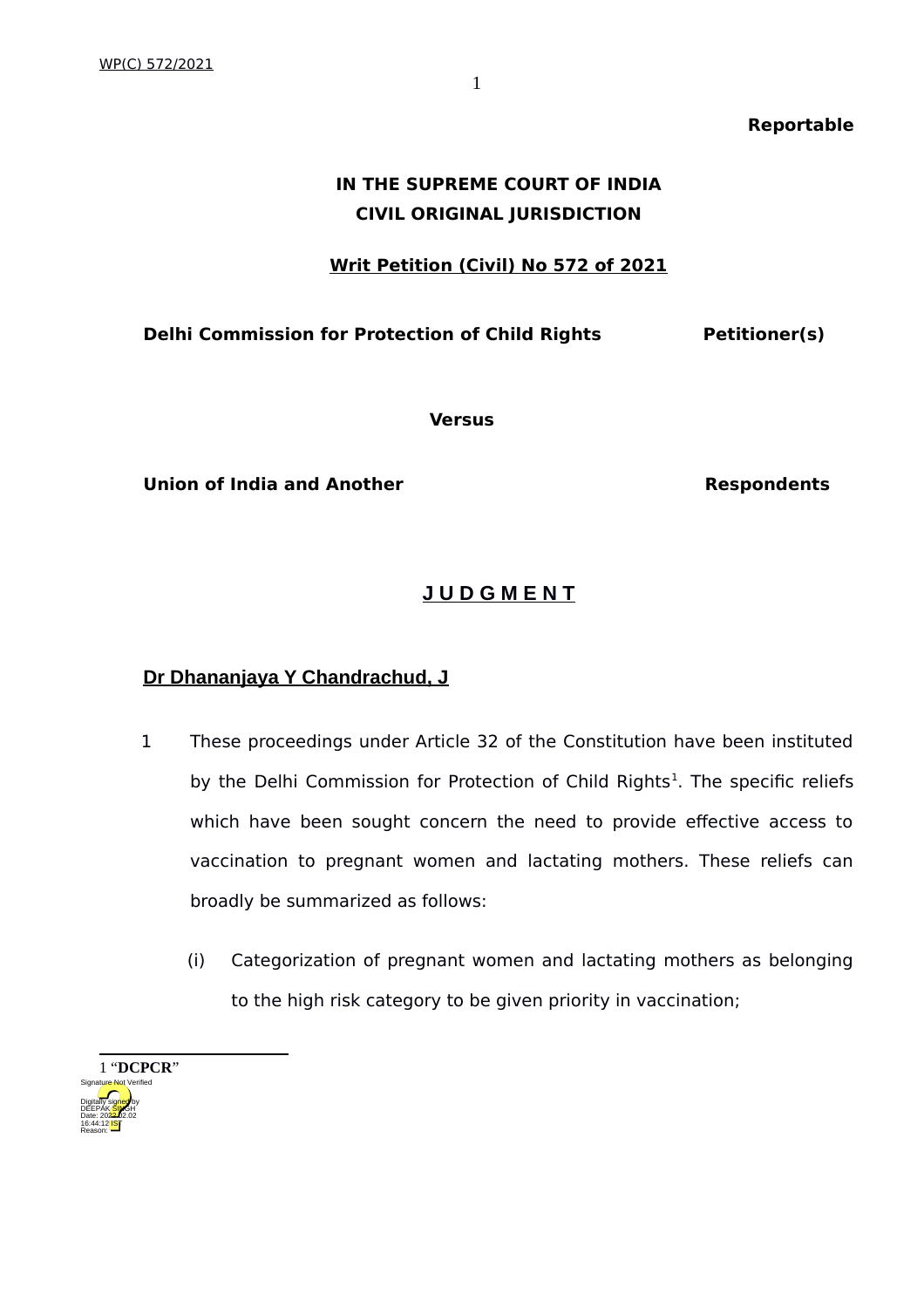- (ii) Their inclusion in the vaccination drives and setting up of a task force to operationalize a standard operating procedure<sup>[2](#page-1-0)</sup> for monitoring of their health post vaccination;
- (iii) Developing educational materials and SOPs for women belonging to this group to understand the effects of vaccination and ensure informed consent;
- (iv) Creation of a registry for vaccinated pregnant women and lactating mothers to allow effective and constant monitoring of their health;
- (v) Setting up of separate vaccination centers to protect this class of persons from untoward infection;
- (vi) Engaging Anganwadi centres and ASHA workers for vaccination drives as a method of outreach particularly for women belonging to underprivileged socio economic backgrounds; and
- (vii) Providing an option on the Co-WIN portal so as to allow pregnant women and lactating mothers to classify and identify themselves such that they can be given priority while providing slots for vaccination.
- 2 Initially, a preliminary affidavit was filed on 2 October 2021 by the Additional Commissioner in the Union Ministry of Health and Family Welfare<sup>[3](#page-1-1)</sup>. The affidavit has detailed out steps taken for (i) constituting the National

<span id="page-1-0"></span>2 "**SOP**"

<span id="page-1-1"></span>3 "**MoHFW**"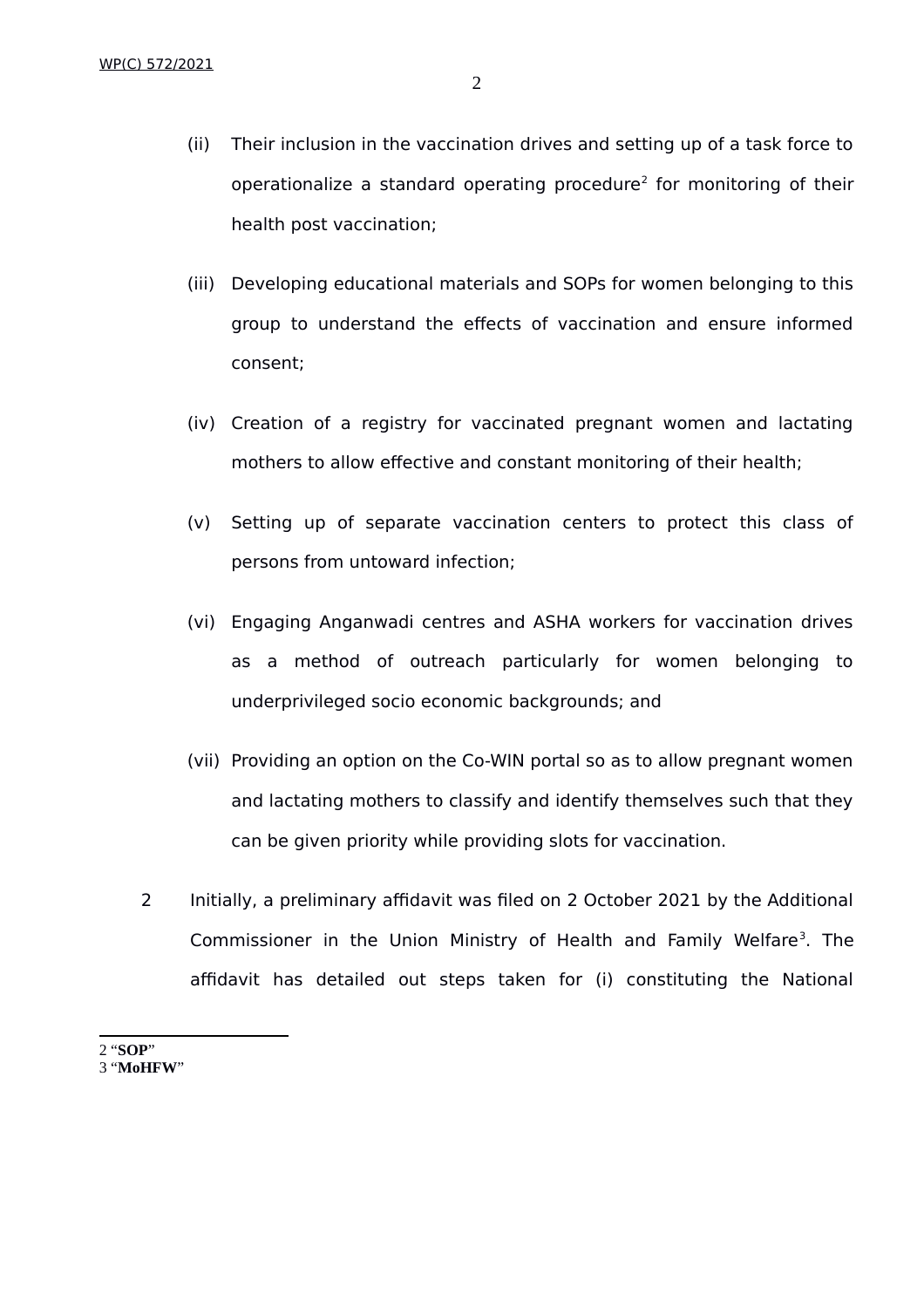Technical Advisory Group on Immunization<sup>[4](#page-2-0)</sup> and National Expert Group on Vaccination Administration for Covid-19<sup>[5](#page-2-1)</sup>; (ii) steps taken for supporting the vaccination of pregnant women; (iii) steps taken for tracking Adverse Events Following Immunization<sup>[6](#page-2-2)</sup>; and (iv) support provided through vaccination centres and ASHA and Anganwadi workers. The affidavit states that:

- (i) Initially, pregnant women and lactating mothers were not eligible for the COVID-19 vaccination as there was no sufficient evidence regarding its safety and efficacy. Subsequently, the World Health Organization and other experts recommended that the benefits of the vaccine for this group outweigh its potential risks;
- (ii) Based on the recommendations of experts, a national consultation was held on the subject with representatives of State Governments, medical colleges, Federation of Obstetric and Gynecological Societies of India (FOGSI), NGOs, among others, to gain consensus on the subject of vaccinating pregnant women and lactating mothers and spreading awareness regarding the vaccination drive;
- (iii) The MoHFW approved the vaccination of pregnant women on 2 July 2021 and vaccination for lactating mothers was approved on 19 May 2021. Operational guidelines for vaccination of pregnant women were released on 2 July 2021, which recommended that all pregnant women visiting for antenatal care should be informed of the risks and benefits
- <span id="page-2-2"></span><span id="page-2-1"></span><span id="page-2-0"></span>4 "**NTAGI**" 5 "**NEGVAC**" 6 "**AEFI**"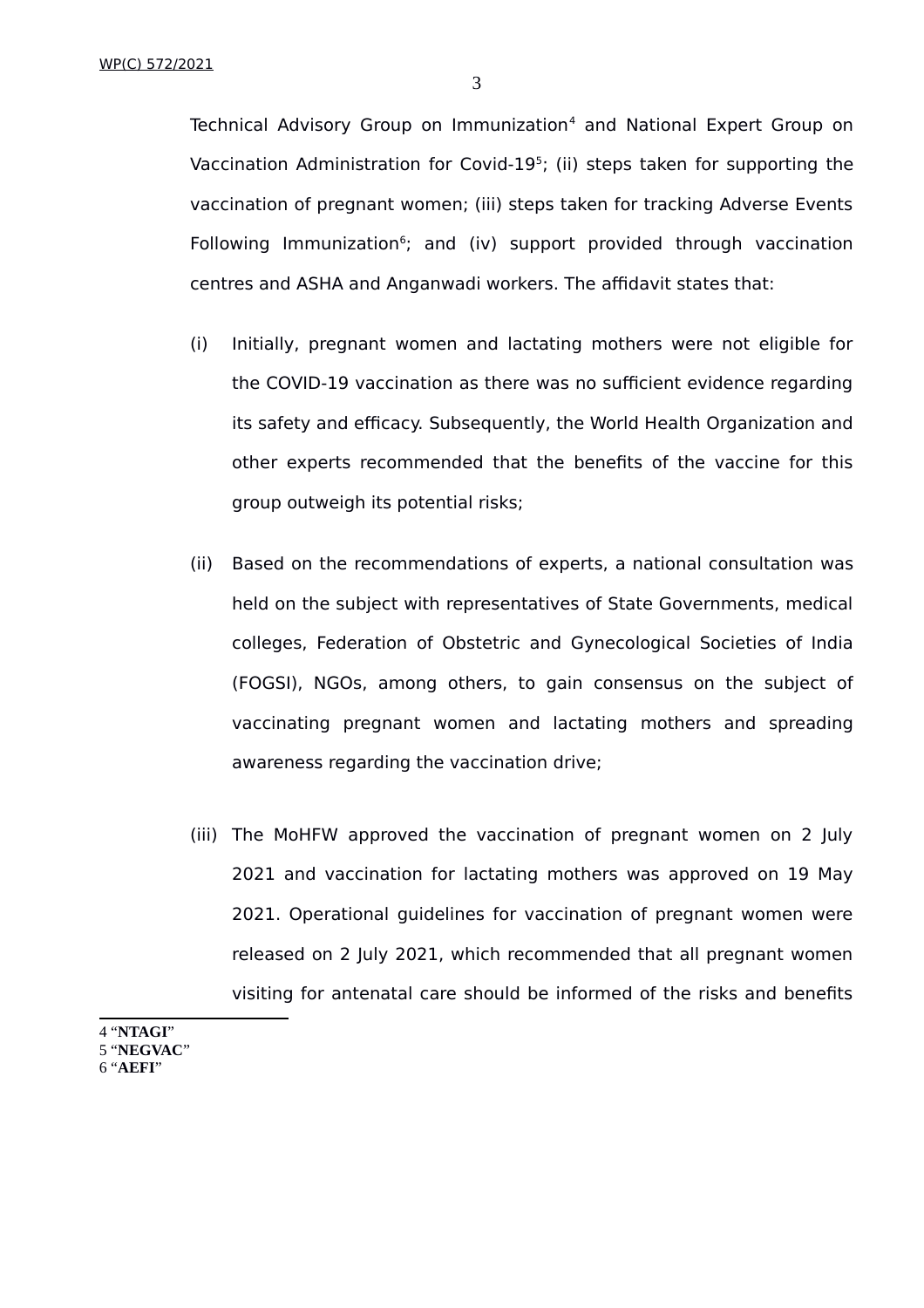of COVID-19 vaccines and their likely side effects;

- (iv) The MoHFW has directed all States and Union Territories to engage with professional bodies such as FOGSI, Indian Medical Association, Indian Academy of Paediatrics, National Neonatology Forum;
- (v) Since the full impact of the vaccines on pregnancy outcomes for the woman and the fetus are unclear, all AEFIs are monitored through a well-structured and robust surveillance system. For this purpose, National AEFI Surveillance Operational Guidelines and COVID-19 Operational Guidelines have been formulated;
- (vi) A causality assessment is conducted by the designated AEFI committee and AEFI amongst the beneficiaries of vaccination are reported by the vaccinator or District Immunization Officer through the Co-WIN portal;
- (vii) A multi-centric project to study and document the adverse events occurring in pregnant women vaccinated with the COVID-19 vaccine is being initiated across the country;
- (viii) All pregnant women who are vaccinated are line-listed on the Co-WIN portal with their demographic details and any AEFI reported is also entered on the portal to ensure that a tracking mechanism is maintained;
- (ix) As regards the vaccination drive for pregnant women and lactating mothers, States/UTs have been advised that they may prioritize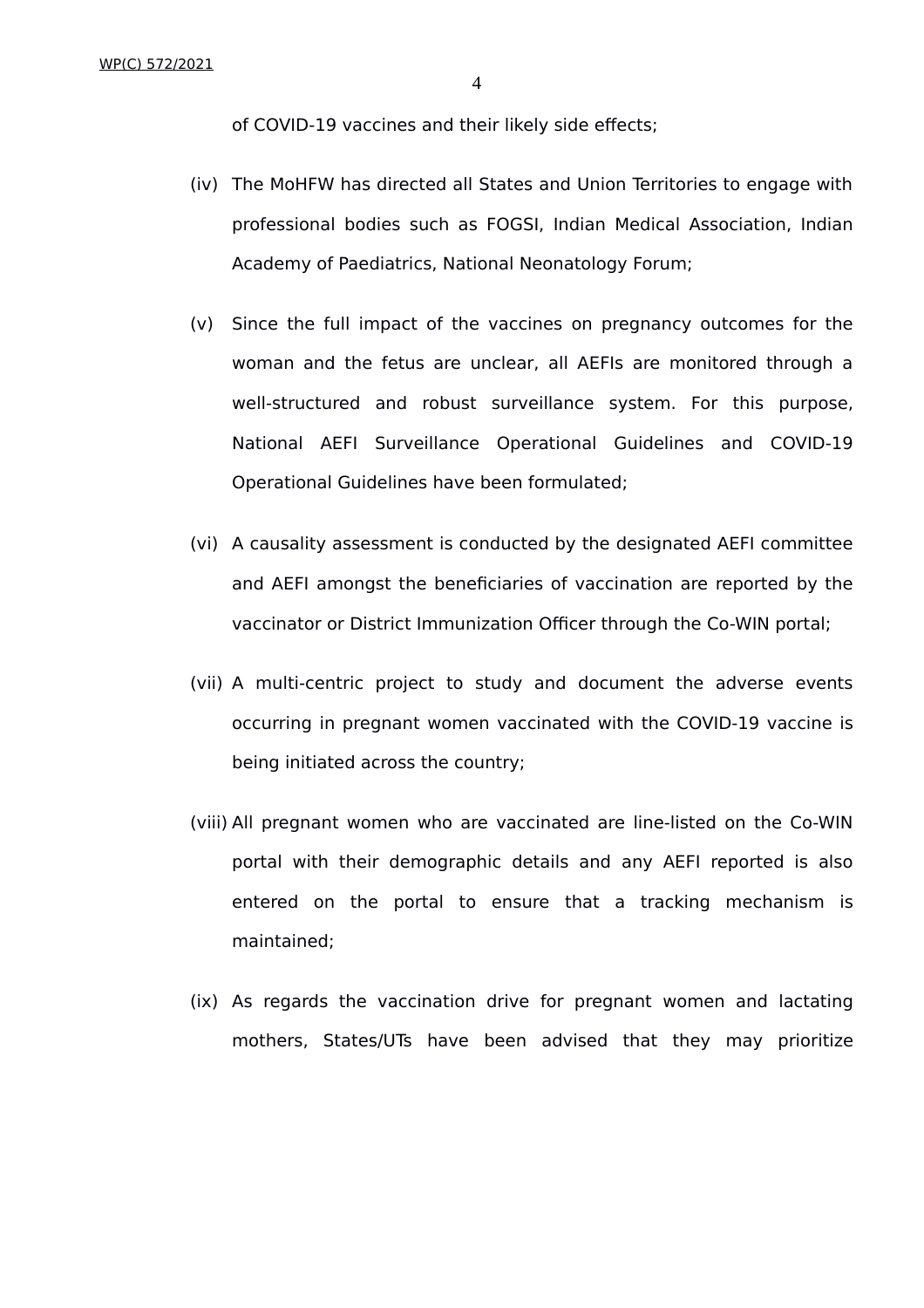vaccination through strategies like dedicated time period for vaccination of pregnant women and lactating mothers, designate special days for their vaccination, and identify centres for vaccination of this group;

- (x) ASHA and Anganwadi workers form a critical support system as frontline workers by linking the vaccine beneficiaries and the service providers. Thus, dedicated Information Education Communication material has been developed for frontline workers (including ASHA and Anganwadi workers and vaccinators); and
- (xi) An option has been provided on the Co-WIN portal to identify a woman as pregnant to ensure the woman can get vaccinated at the nearest centre.
- 3 On 3 December 2021, this Court directed the petitioner to formulate concrete suggestions to strengthen the existing framework of vaccination of pregnant women and lactating mothers and share it with the Union Government. The petitioner shared these suggestions and thereafter, a further affidavit dated 13 January 2022 has been filed by the Union Government which has particularly dealt with AEFIs and the mechanism for identification of pregnant women and lactating mothers, in response to the petitioner's suggestions. The affidavit states that:
	- (i) Regarding the declaration and identification of pregnant women and lactating mothers at the time of vaccination, only a verbal declaration, on a purely voluntary basis, is required regarding the status of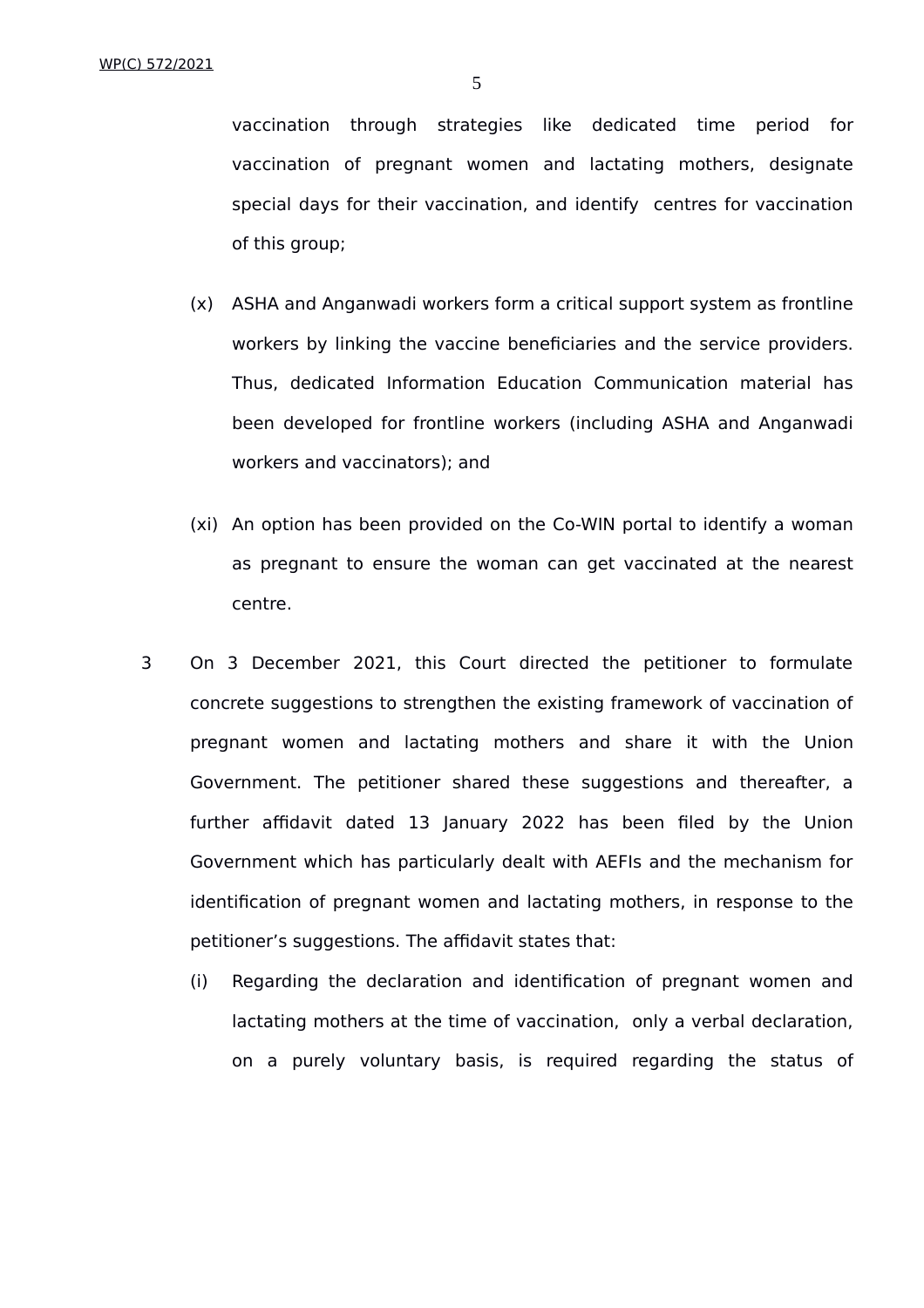pregnancy/lactation, which can be verified at the time of vaccination. Once the declaration is made, the vaccinator provides the beneficiary with information about risks of COVID-19 infection in pregnancy, the benefits and side-effects of vaccination;

- (ii) The guidelines issued by MoHFW require reporting of any suspected AEFI irrespective of the time interval between the day of vaccination and the day of onset of symptoms. Thus, there is no time limitation for reporting AEFIs;
- (iii) The current AEFI surveillance system collects data of all adverse events related to COVID-19 vaccine beneficiaries, including pregnant women or lactating mothers. Under this system, (a) the District Immunization Officers have been instructed to set up a network with private hospitals to report AEFIs; (b) training has been given to State officers, medical officers, private practitioners and frontline health workers on their role in AEFI surveillance; (c) Auxiliary Nurse Midwifes at block/planning unit have been instructed to notify all AEFIs and medical officers have been instructed to look for any patterns; (d) pregnant women are being given antenatal care services through government or private health care facilities;
- (iv) Medical treatment is being provided free of cost to beneficiaries who suffer AEFIs in all government health institutions. States/UTs have been asked to identify at least one AEFI management centre in each block.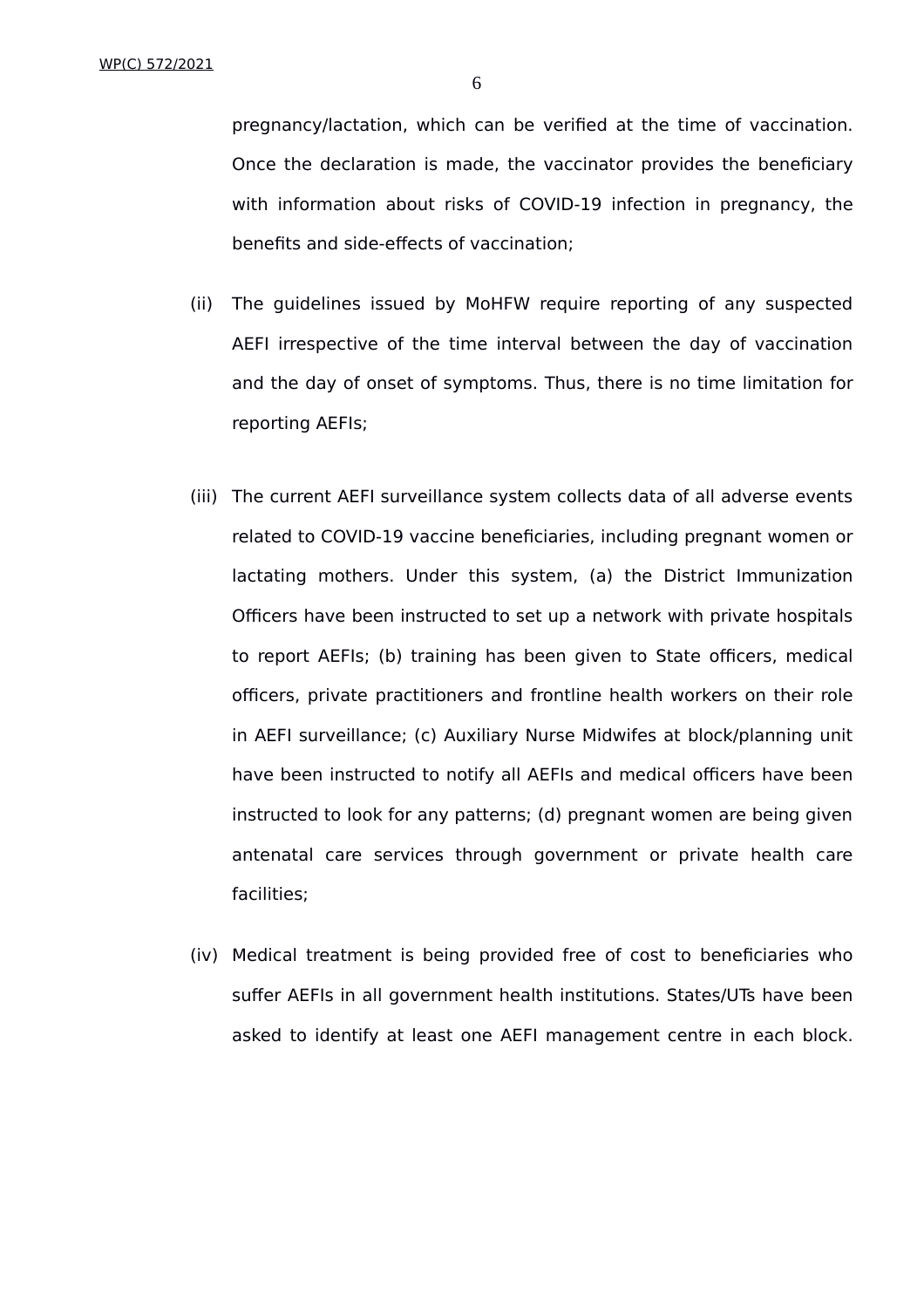Additionally, MoHFW has established a patient to doctor telemedicine platform;

- (v) Regarding the publication of data, the affidavit states that once the causality assessment is done, the data regarding AEFIs is made available in public domain on the website of MoHFW. Since all AEFIs following vaccination may not be causally linked to the vaccination, publication of data without causality assessment is inappropriate as it may increase vaccination hesitancy; and
- (vi) Regarding the creation of the specific filter on the Co-WIN portal for pregnant women and lactating mothers, the affidavit states that this group has to be identified and counselled before the vaccination and there is no method of verification at the time of booking of slots.
- 4 We have heard Ms Vrinda Grover, learned counsel appearing on behalf of the petitioner and Ms Aishwarya Bhati, learned Additional Solicitor General. An intervention application has been filed by Mr Ambar H Koiri, who is represented by Mr Nilesh Ojha.
- 5 During the course of her submissions, Ms Vrinda Grover, learned counsel has submitted that the affidavits which have been filed by the Union of India would substantially resolve the concerns which have been raised in the petition. Learned counsel submitted that DCPCR instituted these proceedings with the object of ensuring that vaccination for pregnant women and lactating mothers is taken up on a priority.

7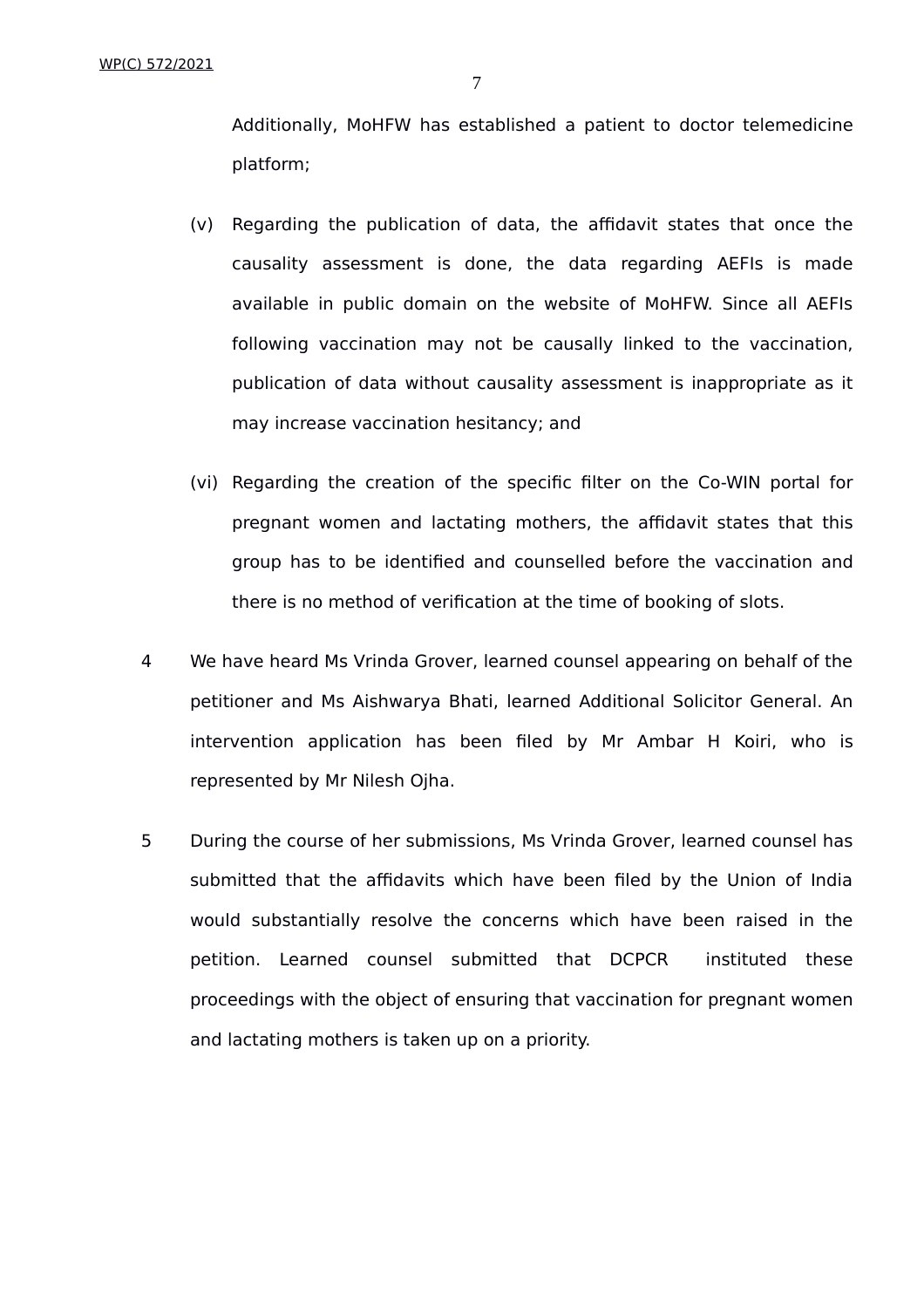6 The decision to enable vaccination for lactating mothers was taken on 19 May 2021 while the decision to permit vaccination for pregnant women was announced on 2 July 2021. The Court has been apprised of the fact that in taking these decisions, the Government has been guided by its own expert groups as well as by a consensus which has evolved at the international

level through the World Health Organization.

7 Learned counsel appearing on behalf of the petitioners has highlighted three concerns which, according to the petitioners, remain and which may be addressed at a suitable level by the government. We shall outline the concerns which have been presented during the course of the oral submissions by Ms Vrinda Grover, seriatim:

Firstly, it has been submitted that the framework for vaccination of pregnant women and lactating mothers envisages a voluntary verbal declaration by the person who seeks vaccination, at the time of registration. In this context, it has been submitted that the woman who visits a vaccination centre may not necessarily be aware of the need to make such a declaration and in the event that she is not informed by the personnel at the vaccination centre, the recording of her status either as a pregnant woman or lactating mother may remain to be incorporated in the data set. Hence, it has been submitted that if the Co-WIN portal is suitably modified so as to incorporate a declaration at the time of registration, this would facilitate the monitoring of the health of the vaccinated woman or mother, as the case may be.

8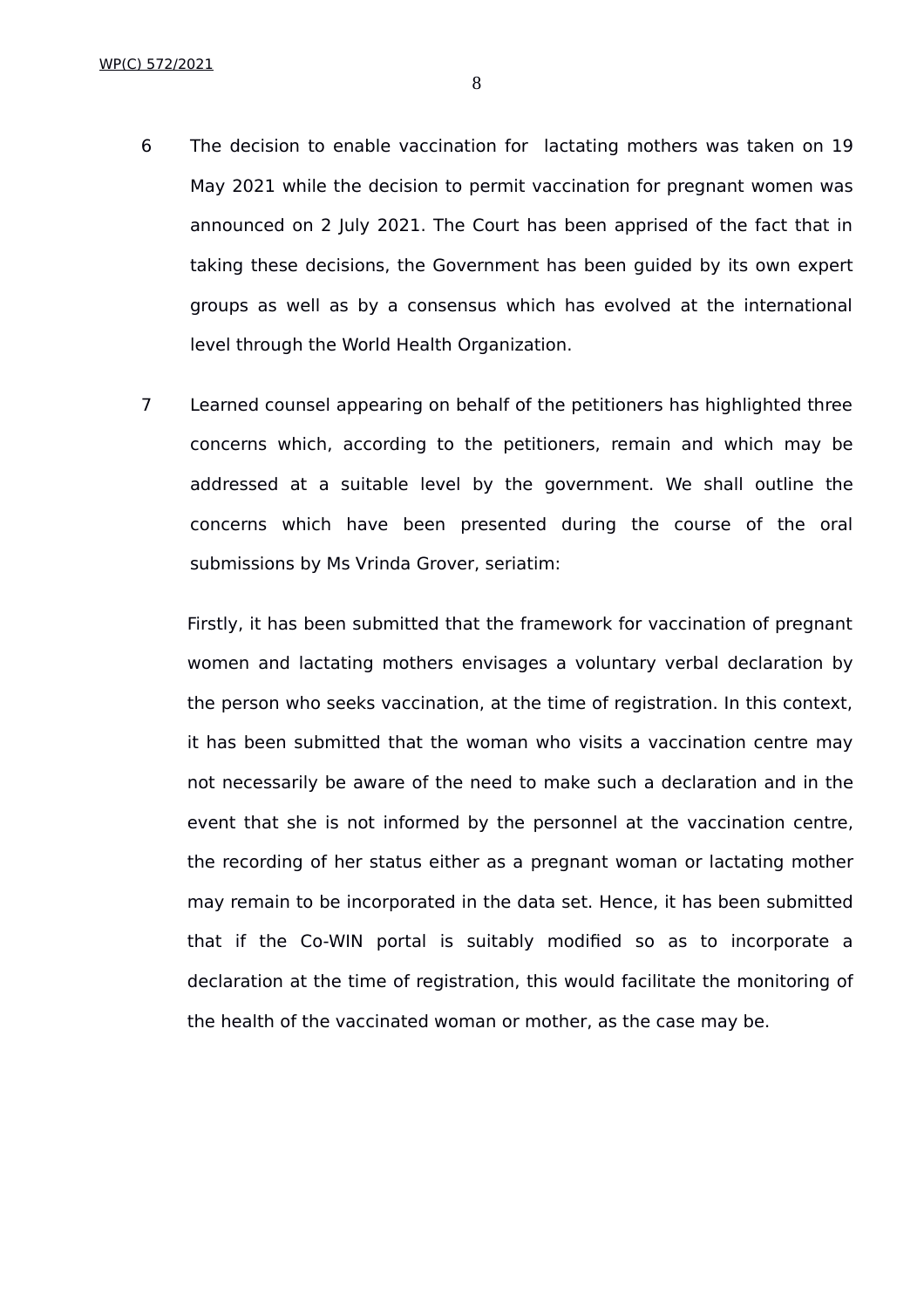Secondly, it has been suggested that in order to further support the surveillance measures which have been instituted by the government for monitoring AEFIs, targeted tracking of pregnant women and lactating mothers can be considered so as to bolster the process of monitoring.

Thirdly, it has been emphasized that when adequate data sets become available, the publication of data will enhance the confidence in the process of vaccination.

- 8 Ms Aishwarya Bhati, learned Additional Solicitor General while responding to the above suggestions submitted that each of the three suggestions has been carefully evaluated by experts within the Union Government. The Additional Solicitor General submits that in the ongoing process where decisions are being continuously evolved, the government has certain concerns over implementing the suggestions at the present stage but, is open to further deliberation with the expert bodies.
- 9 On the first aspect in particular, it has been submitted that with the process of walk-in-registration, the registration on the Co-WIN portal has become subsidiary. However, it has been submitted that the reason why it was believed that a verbal declaration at the time of vaccination would suffice was to ensure that no person is dissuaded from seeking vaccination by introducing an additional column at the time of registration. On targeted tracking, it has been submitted that a robust mechanism has already been put into place by the Union Government. As regards the publication of data, it has been submitted that at this stage, such a proposal may be premature,

9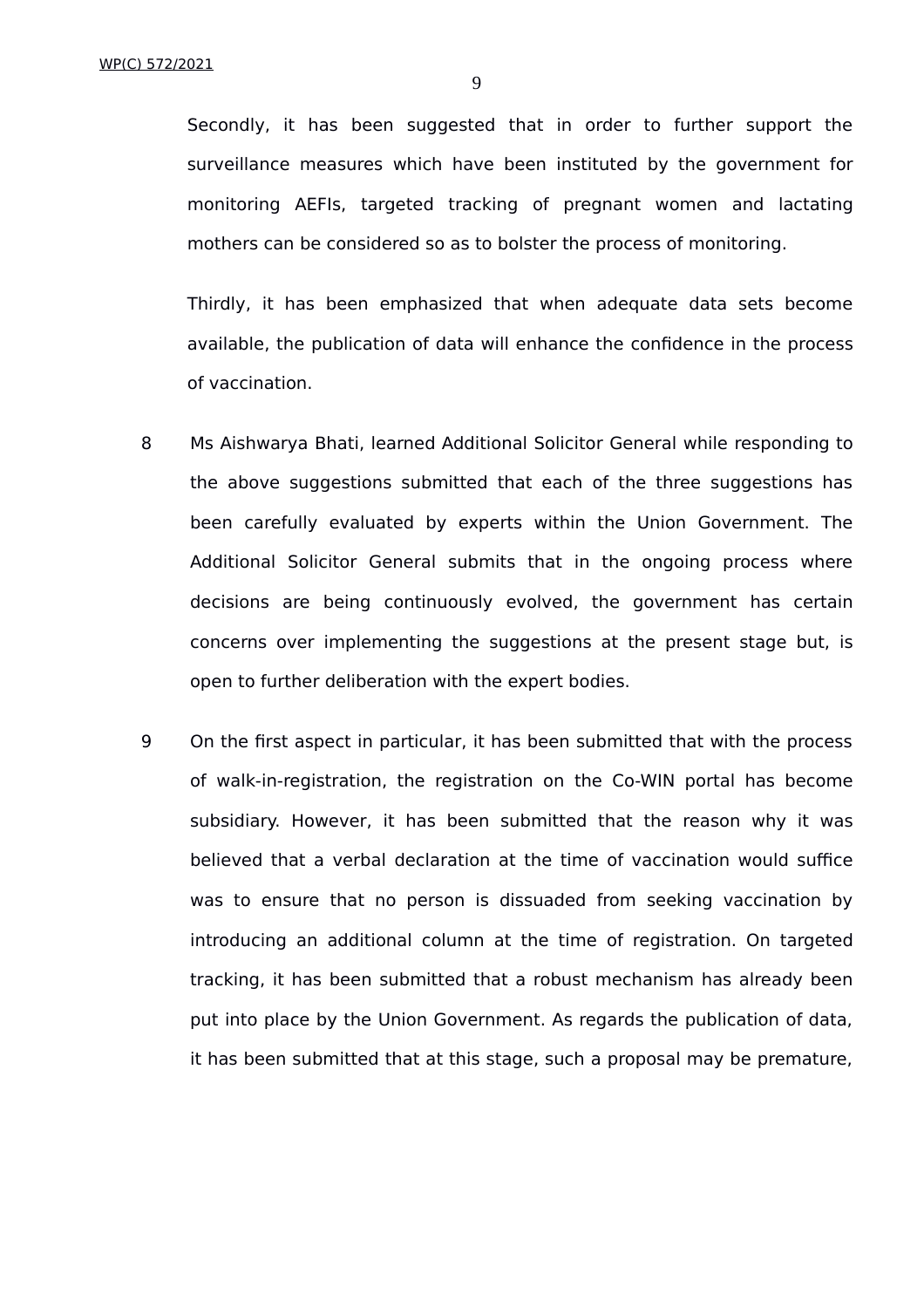10

but the Union Government is seized of the issue. Moreover, it has been submitted that the publication of raw data may not be appropriate and the data is published after due scrutiny and assessment by experts.

- 10 This Court is cognizant that the suggestions which have been made on behalf of the petitioners do raise issues of policy. For instance, any mandate for disclosure at the stage of registration has to factor in and balance concerns over the privacy of the person. There may well not be one answer or a single acceptable solution particularly because pregnant women and lactating mothers belong to different social and economic strata. The government has to take a decision bearing mind their welfare, safety and dignity. Likewise, the need to further enhance the existing protocols for monitoring AEFIs can be carefully evaluated by the expert groups. The Additional Solicitor General has already stated that data is placed in the public domain after being scrutinized at an expert level within the government. The suggestions made before the Court have emanated from a statutory body. They can be considered with the same sense of cooperation which has pervaded the judicial process during the hearing of the present petition.
- 11 The three suggestions which have been made by the petitioners would undoubtedly involve an application of domain knowledge by experts in the area. The Court may not be in the best position to take a decision unaided by an expert determination. Hence, we are of the view that having regard to the inclination which has been shown by the Union Government, it would be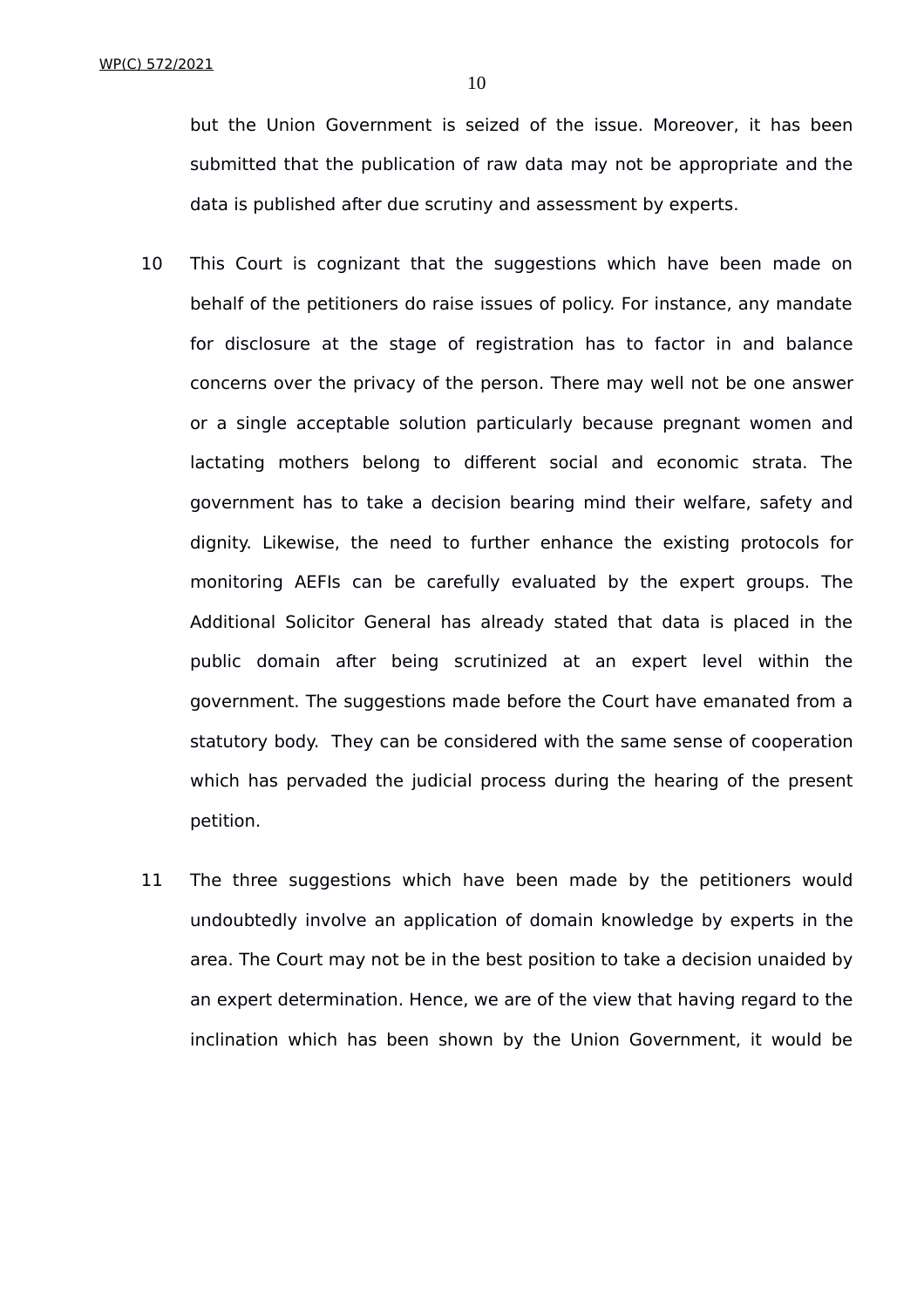appropriate if the three suggestions which have been outlined earlier are duly placed before the concerned expert groups as set out in the affidavit of the Union Government so that the suggestions can be deliberated upon at a policy level at an appropriate stage. This Court has constituted a National task Force previously comprised of eminent experts from across the country and the Union Government may engage with them as well to seek suggestions for eliciting its views and suggestions in the area. We appreciate the steps which have been taken by DCPCR in moving these proceedings and equally, the sense of responsibility with which suggestions have been made and discussed both by Ms Vrinda Grover appearing for DCPCR and by Ms Aishwarya Bhati, Additional Solicitor General appearing for the Union Government in the course of these proceedings.

- 12 Leaving it open to the Union of India to take a considered view after evaluating the suggestions, we dispose of the petition.
- 13 We further note that Mr Nilesh Ojha, counsel appearing on behalf of the intervenor, has urged before this Court that the intervenor has conducted studies which reflect that COVID-19 vaccines pose a risk to pregnant women or the fetus. On this basis, the intervenor has sought a direction from this Court to stop the administration of vaccination to pregnant women. The issues raised by the intervenor clearly lie in the policy domain and this Court cannot take medical decisions regarding the safety of COVID-19 vaccination among pregnant and lactating persons. The affidavits of the Union of India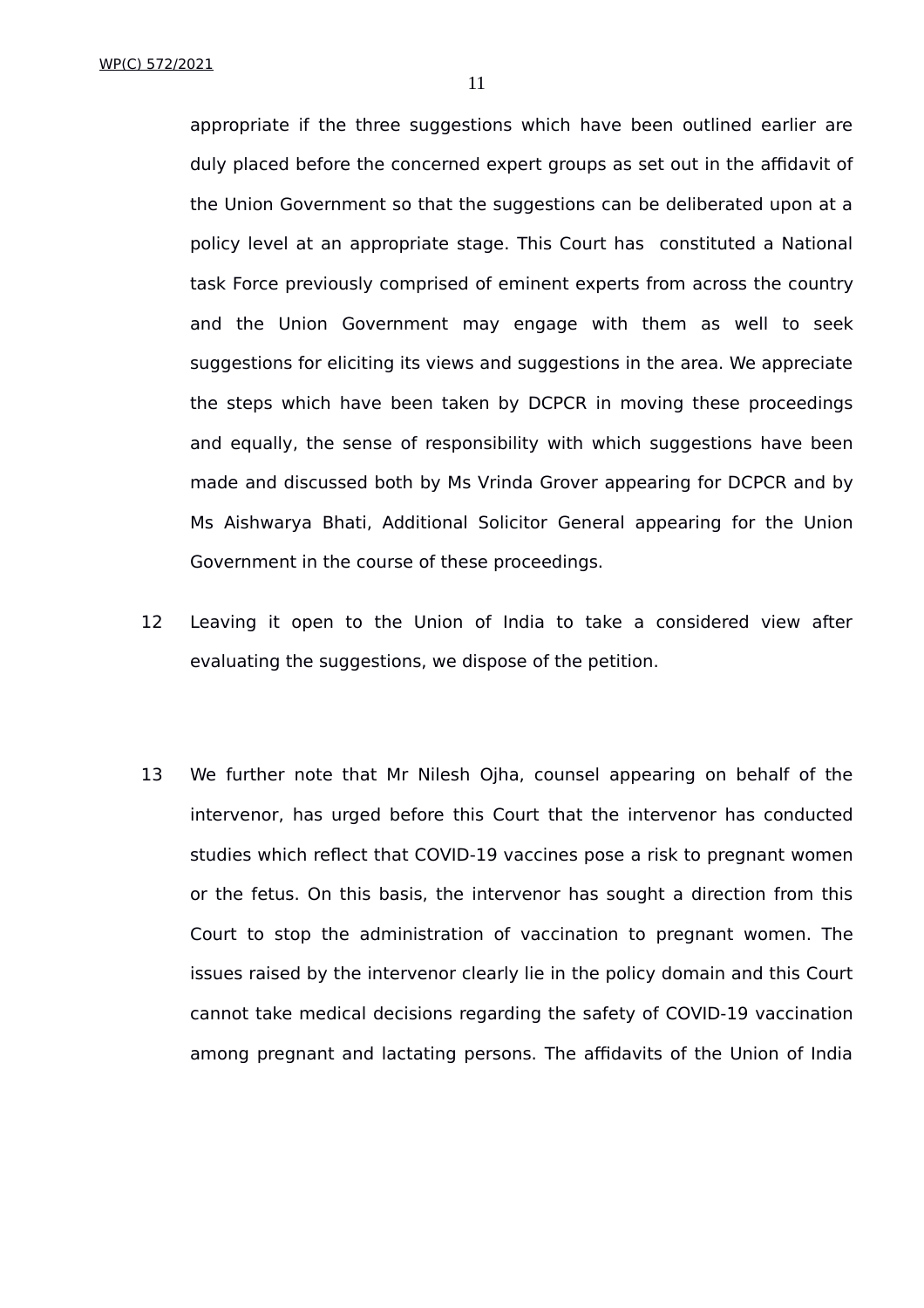intervention application.

14 Pending applications, if any, stand disposed of.

**….....…...…......………………........J. [Dr Dhananjaya Y Chandrachud]**

**….....…...…......………………........J. [Sanjiv Khanna]**

New Delhi; January 25, 2022 CKB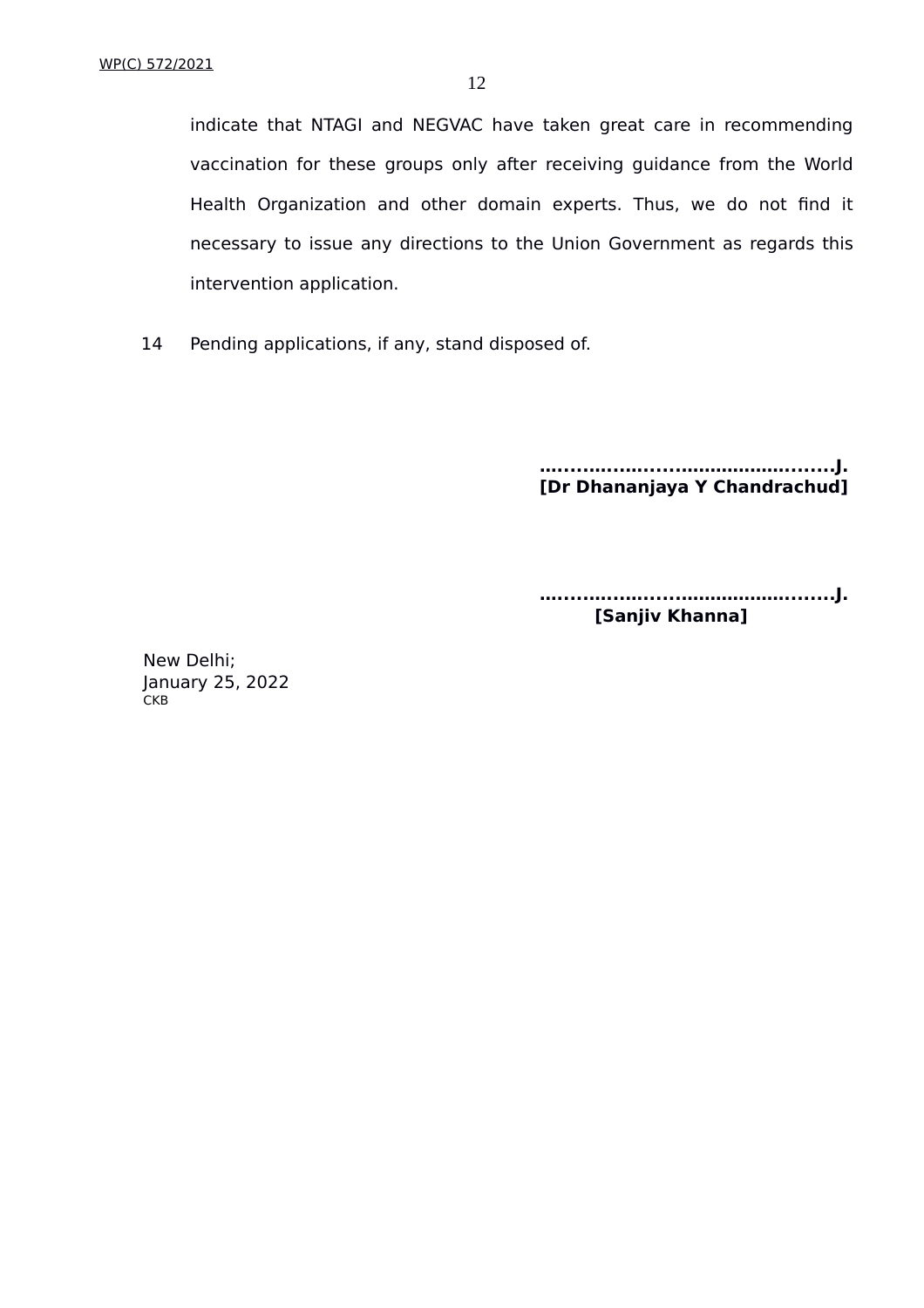**ITEM NO.13 Court 4 (Video Conferencing) SECTION PIL-W S U P R E M E C O U R T O F I N D I A RECORD OF PROCEEDINGS**

**Writ Petition (Civil) No.572/2021**

**DELHI COMMISSION FOR PROTECTION OF CHILD RIGHTS Petitioner(s)**

#### **VERSUS**

UNION OF INDIA & ANR.

**(With appln.(s) for IA No.63258/2021 - EXEMPTION FROM FILING AFFIDAVIT)**

**Date : 25-01-2022 These matters were called on for hearing today.**

**CORAM :**

**HON'BLE DR. JUSTICE D.Y. CHANDRACHUD HON'BLE MR. JUSTICE SANJIV KHANNA**

| For Petitioner(s) | Ms. Vrinda Grover, Adv.       |
|-------------------|-------------------------------|
|                   | Mr. Kumar Shanu, Adv.         |
|                   | Mr. Soutik Banerjee, Adv.     |
|                   | Ms. Ayushi Rajput, Adv.       |
|                   | Ms. Rangoli Seth, Adv.        |
|                   | Mr. Prateek K Chadha, AOR     |
| For Respondent(s) | Ms. Aishwarya Bhati, ASG      |
|                   | Mr. Gurmeet Singh Makker, AOR |
|                   | Mr. Rajat Nair, Adv.          |
|                   | Mr. Kanu Agrawal, Adv.        |
|                   | Ms. Deepabali Dutta, Adv.     |
|                   |                               |
|                   | Mr. Ketan Paul, Adv.          |
|                   |                               |

**For Intervener Mr. Nilesh C. Ojha, Adv.**